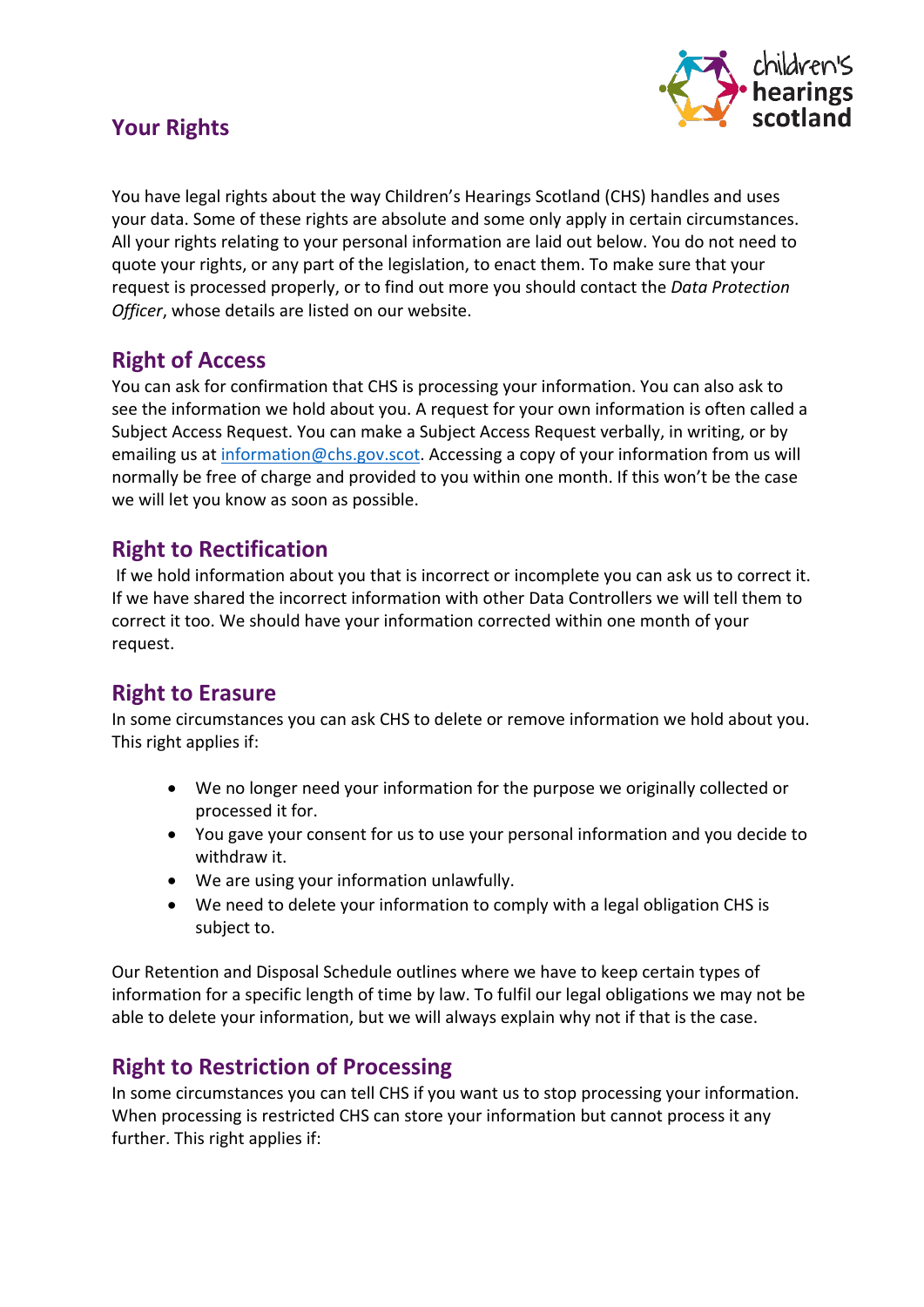

- You have exercised your right to have your information rectified
- You have exercised your right to object to the processing of your information
- CHS no longer needs your information for the purpose it was collected

If CHS decides to lift a restriction on the processing of your information we will let you know.

# **Right to Data Portability**

In some circumstances you can ask us to give you a copy of your information for you to reuse, or ask us to send a copy to someone else on your behalf. CHS will ensure the information provided is in a machine-readable format. This right applies in the following circumstances:

- With information you have directly given us
- When the basis on which CHS is processing your information is your explicit consent
- When CHS is processing your information as part of a contract between you and CHS

# **Right to Object**

In some circumstances you can tell us if you disagree with how we are processing your information. This right applies in the following circumstances:

- When CHS is processing your information for the performance of a task in the public interest or in the exercise of official authority
- If CHS is directly marketing to you
- When CHS is processing your information for historical research and statistical purposes

If you choose to exercise your right to object we will stop processing your information unless we are able to demonstrate that the reason for processing overrides your reason for objecting, or if the processing is being done to establish, exercise, or defend a legal claim.

# **Right to not be subject to automated decision making**

Automated decision-making is when a computer or programme solely makes an important decision about you without a human being involved in the process of making that decision.

Your right not to be subject to a decision does not apply to all automated decisions. You would not be able to exercise this right when it's necessary for entering into or for the performance of a contract with CHS. We will always tell you if CHS is using automated decision making or profiling to make decisions about you in our privacy notices, which you can read on our website.